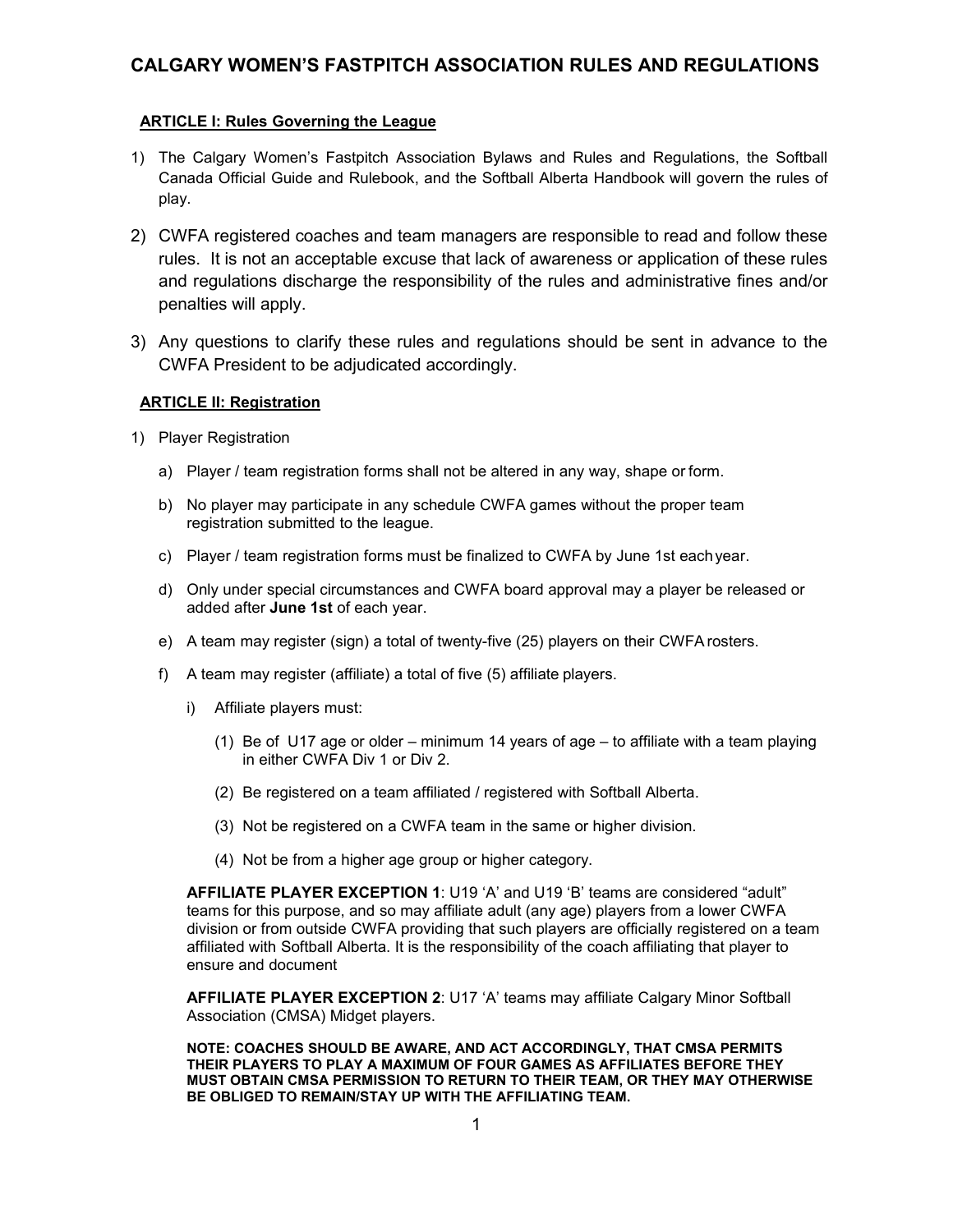- ii) CWFA coaches must obtain permission from the coach of the player they wish to affiliate before contacting that player for the purpose of affiliation.
- iii) A player may register and play as an affiliate player with only one CWFA team prior to June 1st and only one (maybe different) CWFA team after June 1st.
- iv) Each affiliate player may play in a maximum of four (4) league games after June 1st. There is no limit on the number of games each affiliate player may play in prior to June 1st (subject to the caveat in bold above).
- v) A maximum of three (3) affiliate players may play in any league game after June 1st. The maximum number of affiliate players that may play in any league game prior to June 1st is limited by the number of affiliate players on the team register (to a maximum of five  $(5)$ ).
- vi) Only under special circumstances and only with prior CWFA Board approval,may affiliates play in play-off games.
- vii) Affiliate players must be clearly identified on the line up cards and score sheets with an "AP".
- viii) Affiliate Player (AP) forms must be completed and submitted to CWFA prior to or with the score sheets for the first game played by the affiliate player prior to June 1st, and with player registration forms no later than June 1st for play after June 1st.

# **NOTE: THE OVER-AGE AND AFFILIATION OPTIONS AND RULES ARE IN PLACE TO ASSIST TEAMS TO AVOID FORFEITING GAMES AND INCURRING A \$150.00 FINE. PLEASE DO NOT ABUSE THESE PRIVILEGES.**

- g) Pick-up players may be added to the line-up in order to continue or complete the game. Pick-up players are non-affiliate players that are added to the line-up card (not team roster). Examples include: players from opposing or available team; players from other leagues(i.e. slow-pitch) who are not affiliated with the team. Pick-up players MUST be registered on a team registered with Softball Alberta. See Article XII for the applicable fines regarding the use of pick-up players.
- 2) Fees
	- a) Registration fees, performance bonds, and any other monies owing to the association each year shall be paid in full to the treasurer by the March general meeting.
	- b) League registration fees shall be set annually at the discretion of the CWFA Executive / board. For 2022 those fees are set at \$1500 per team.
	- c) Performance bonds shall be set annually at the discretion of the CWFA Executive / board. For 2022 those performance bonds are set at:
		- i) \$300 for returning CWFA teams in full and good standing with the association.
		- ii) \$500 for teams new to CWFA, or returning CWFA teams for which fines were assessed for whatever reason by the association in the previous year.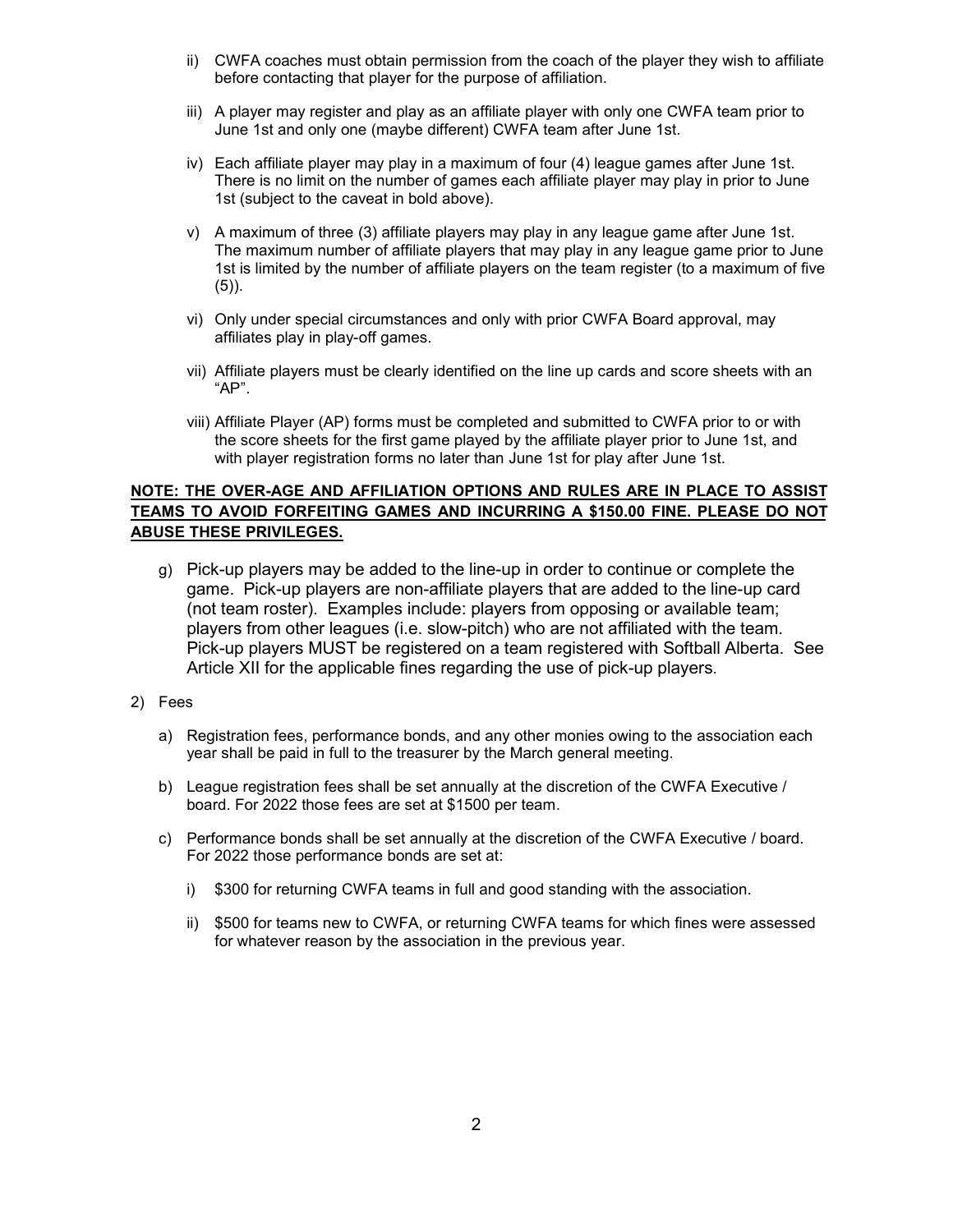# **ARTICLE III: Umpires**

- 1) The Calgary Softball Umpires Association (CSUA) will supply qualified and official umpires for CWFA league and playoff games. The CSUA will make every effort to supply two qualified umpires for each CWFA game. In 2022 a special arrangement has been made with the CSUA
- due to the shortage of umpires.<br>2) Where there is a no show by the umpires, individual(s) acceptable to both teams may be used and the game shall be deemed official.
- 3) Umpires shall show a valid registration card at the request of the head coach.
- 4) The home team must notify the league scheduler when an umpire(s) does not show.
- 5) To avoid a conflict of interest, umpires will, to the extent possible, not umpire CWFA games in which their close relative (daughter, wife, sister, girlfriend, etc.) is involved (as a coach, manager or player). And, umpires who are members of the CWFA (coach, manager or administrator) will not umpire CWFA games within a Division, if they or their close relative (daughter, wife, sister, girlfriend) are involved with a team that plays in that Division.
- 6) It is entirely up to the discretion and scheduling of the Calgary Softball Umpires Association if their umpires change diamonds for the second games of CWFA double headers, or not.

# **ARTICLE IV: Score Keepers**

each team is responsible to have an assigned score keeper.

- 1) The winning team will turn in the original copy of the score sheet to the league as per the Game Guidelines below.
- 2) In the event of a tie both teams are required to submit original score sheet as per above.
- 3) CWFA board reserves the right to publish team statistics and results on its website.

### **ARTICLE V: Round Robin League Games**

- 1) In league games, the following format will be used:
	- a) True double headers will be played (i.e. two back-to-back games on the same diamond versus the same opponent). The schedule will identify which team is home team for the first game and which team is home team for the second game.
	- b) The first game will start at 6:30pm and no new inning will start after 1hr 30min (i.e. 8:00pm). The second game will start 15 minutes after the first game ends (to give the umpires a sufficient amount of time to change and the coaches a sufficient amount of time to make the lineup for the second game) and no new inning will start after 10:00pm. *EFFECT: The second game may be shorter or longer than the first game depending on the length of the first game.*
	- c) If a game is tied after the expiration of time, or after seven innings of play (whichever comes first), the score will remain as a tie.
	- d) The seven (7) runs (after 5 innings), ten (10) runs (after 4 innings), and fifteen (15) runs (after 3 innings) mercy rules will be in effect in all games.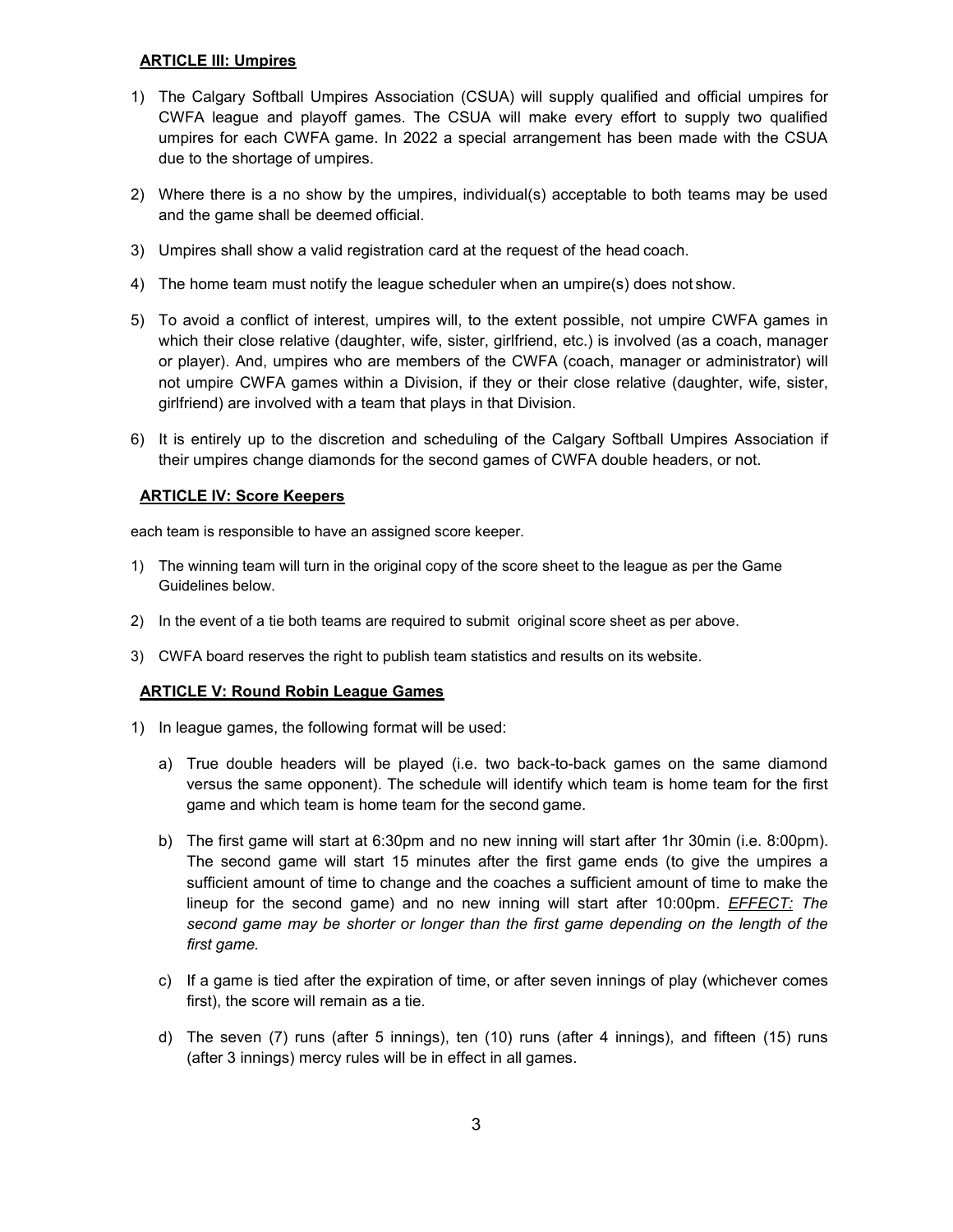#### **ARTICLE VI: Rained Out Games**

- 1) Only the following may cancel games:
	- a) The senior on-field CSUA umpire present at the diamonds on game day.
	- b) City of Calgary, Parks and Recreation; Park Status Website. after 3 pm on game day (do not call the park directly).
	- c) CWFA President or his designate on game day, in consultation with theCSUA President or his designate on game day.
- 2) All teams must report to their scheduled diamonds and be prepared to play, unless;
	- a) A CWFA Executive Member advises by email or phone on game day that diamonds are closed and games are cancelled
	- b) City of Calgary Website indicates diamonds are closed
	- c) City of Calgary WEBSITE indicates diamonds are closed

### **ARTICLE VII: Playoffs**

- 1) Playoff format will be determined by the CWFA Executive on an annual basis.
- 2) For each playoff game, except the final series, no new inning will start after 1hr 30min. There will be a 15-minute break between double headers (whether true double headers or not). If the score is tied at end of the allotted time or seven innings (whichever comes first) in a deciding game or series, the tiebreaker rule will immediately be in effect for an extra inning(s).
- 3) The league and/or division final series (as determined from year to year by the CWFA Executive) will have no time limit.
- 4) The seven (7) runs (after 5 innings), ten (10) runs (after 4 innings), and fifteen (15) runs (after 3 innings) mercy rules will be in effect in all games.

# *Guidelines for scheduling playoffs*

- 1) Post season play for CWFA league will be scheduled immediately following the close of the regular season. Top teams, as determined by the Executive Board are eligible to continue into the playoffs.
- 2) The format, timing, and scheduling of the playoffs will be determined by the Executive Board each year and presented to members at the Spring General meeting for approval.
- 3) The following are guidelines in determining the playoff rounds:
	- a) Minimum of four teams per division will advance to the playoff round.
	- b) Wildcard or one game play-downs may be required to enter the playoff round.
	- c) All playoff games will be at Shouldice Quad, although, alternate fields may be sought out to accommodate the schedule.
	- d) The day, location, and time of playoff games are subject to diamond and umpire availability.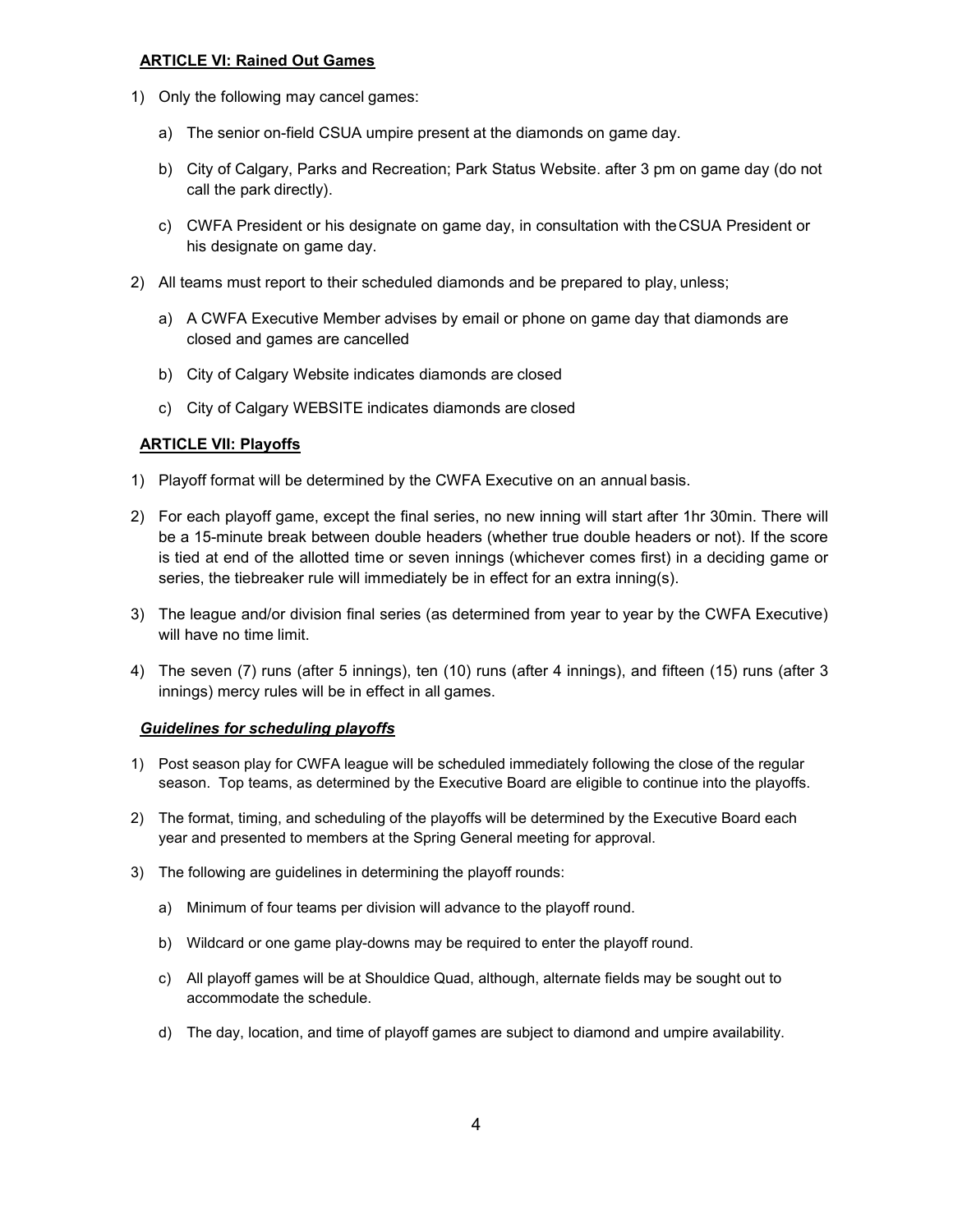- e) Cancellations due to weather can impact the planned schedule. The Executive Board will determine the rescheduling of the remaining playoff games based on diamond and umpire availability.
- f) Members of the Executive Board who are involved in the divisional playoffs will be excluded from the decisions to ensure impartiality

### *Guidance on rainouts:*

- 4) In the case of a rainout before a game starts:
	- a) The game will be rescheduled to the next available time and location. Note: playoff games may be played on any night of the week.
	- b) If the City of Calgary or CWFA do not notify your team of diamond closure, your team should be present at the field ready to play.
- 5) Rain out during the game:
	- a) Should the umpire call the game before a recognized Softball Canada complete game, the game(s) will be rescheduled to continue at a later date. The scorekeepers for both teams should record the batter's count, the outs, and placement of runners.
	- b) At the restart of this game, all players should be in the original positions. If a player(s) cannot attend, then substitution rules are in effect. Affiliate or Pick-Up players may be used to ensure the game is not forfeited. Any substitutions that fall outside the normal course of the rules must be communicated to the Executive Board to render a decision on the eligibility of player(s) prior to the start of the game.

#### *Guidance on Playoff Re-scheduling:*

- 6) Allattempts will be made by the Executive Board to complete the playoff round. In varying circumstances, one or more of the following may be considered:
	- a) Rescheduling playoff game(s) to another diamond, day, and time. Teams should be aware that rescheduled games may not be on their "regular" playing night.
	- b) Condensing the playoff round to single elimination games (this may include the winning team advancing to play another team on the same night).
	- c) Enforcing shorter time limits on games.
	- d) Advancing games immediately to international tie-breaker rules to determine a winner.
	- e) Using a best-of-seven series of coin flips to determine an advancing team.
	- f) Voiding the entire playoff series and naming the regular season league winner(s) as playoff winners.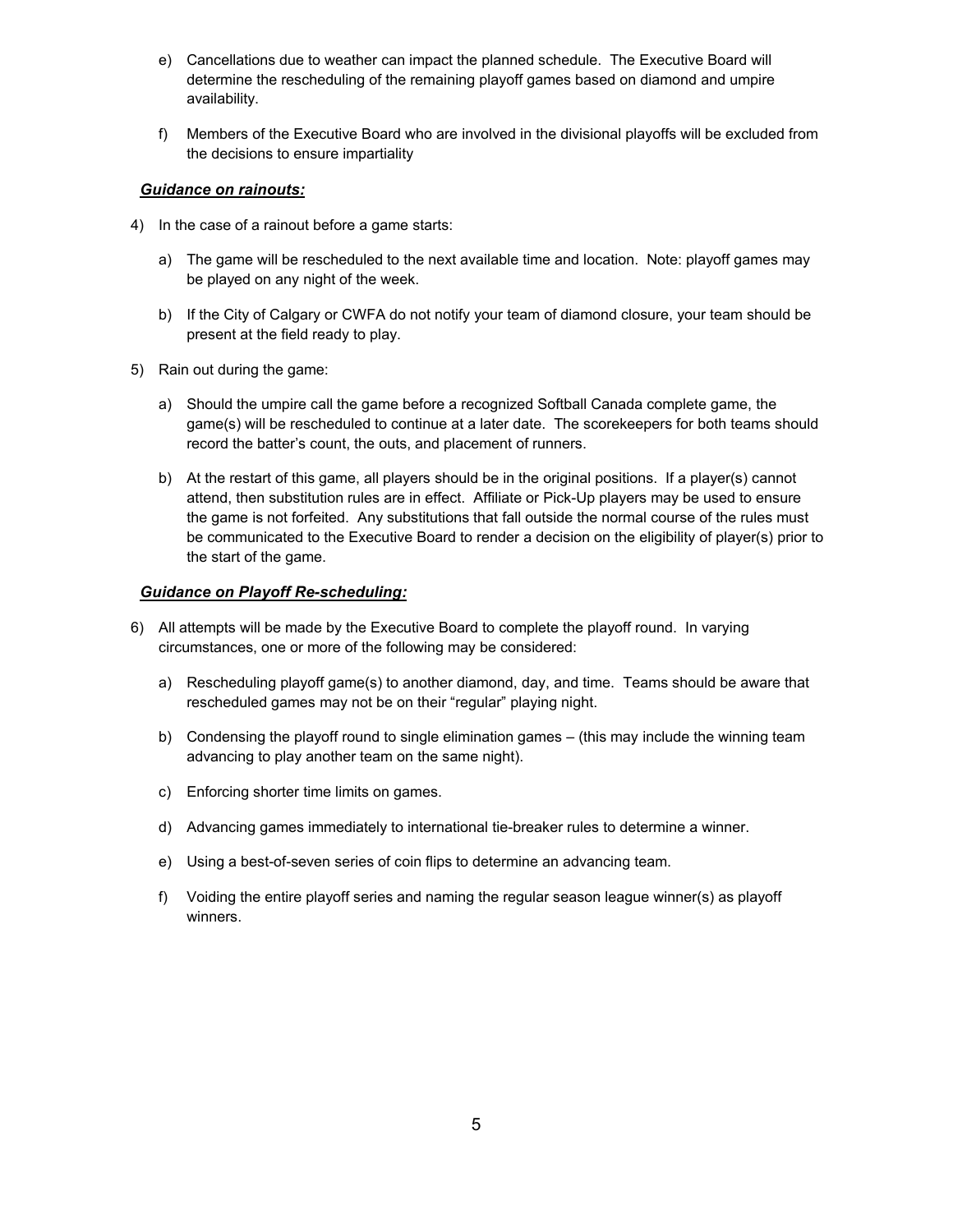## **ARTICLE VIII: Protests**

- 1) All protests must be submitted in writing within 24 hours of the game being completed and must be accompanied by \$100.00 cash or certified cheque made payable to the Calgary Women's Fastpitch Association.
- 2) The protest is to be duly noted on the official score sheet and the home plate umpire must sign said score sheet.
- 3) The \$100.00 protest fee will be reimbursed if the protest is deemed valid.

# **ARTICLE IX: Suspensions and Fines**

- 1) If any player or coach of a team is ejected from a CWFA game (league, playoff or tournament), that individual will be suspended from playing in the next regularly scheduled CWFA league, CWFA playoff, or CWFA tournament game in which their team is scheduled to play. A fine of \$50.00 will be levied against the individual/team.
- 2) If any player or coach of a team is ejected from a second CWFA game in the same season, that individual will be suspended immediately from further play and will be dealt with by the CWFA grievance committee within three (3) business days. A fine of \$100.00 will be levied against the individual/team.
- 3) The CWFA grievance committee will deal with any written or verbal report from other leagues or tournaments, regarding the behaviour, ejection, or other matters in respect of, any CWFA player or coach, within three (3) business days of receipt of such report. A decision by the grievance committee in this regard could include any of the actions in 1) and/or 2) above, depending upon the content of the report.
- 4) Any player or coach ejected from a second CWFA game in the same season (as in 2) above), or for whom the CWFA Board has received and dealt with a written or verbal report (as in 3) above) has the right to appeal the decision handed down by the grievance committee. The appeal must be submitted in writing, along with a \$100.00 appeal fee, to the CWFA board within three (3) business days of notification of the decision.

# **ARTICLE X: Grievance Committee**

1) The grievance committee will consist of three (3) impartial members including; two (2) CWFA Executives and one (1) non - association member.

### **ARTICLE XI: Team Responsibilities**

- 1) Every CWFA team is obliged to register for and compete at Alberta provincial championships (in the category in which they register for CWFA league play, or a higher category) in each year of CWFA membership / league play. Failure to attend Alberta provincial championships will result in the offending team being assessed administrative fines (see Article XI below).
- 2) Every CWFA team is obliged to register for and compete in the annual CWFA tournament held the first or second weekend of June each year. The CWFA Executive may consider granting an exception to this requirement on application from CWFA team(s). Provision of two \$25 gift certificates as player door prizes, and full completion of assigned diamond maintenance duties are also required from each CWFA team.
- 3) There iszero tolerance with respect to smoking, consumption of alcoholic beverages, drunkenness, and/or use of illegal drugs by players and/or coaches during any CWFA scheduled league, playoff or tournament game.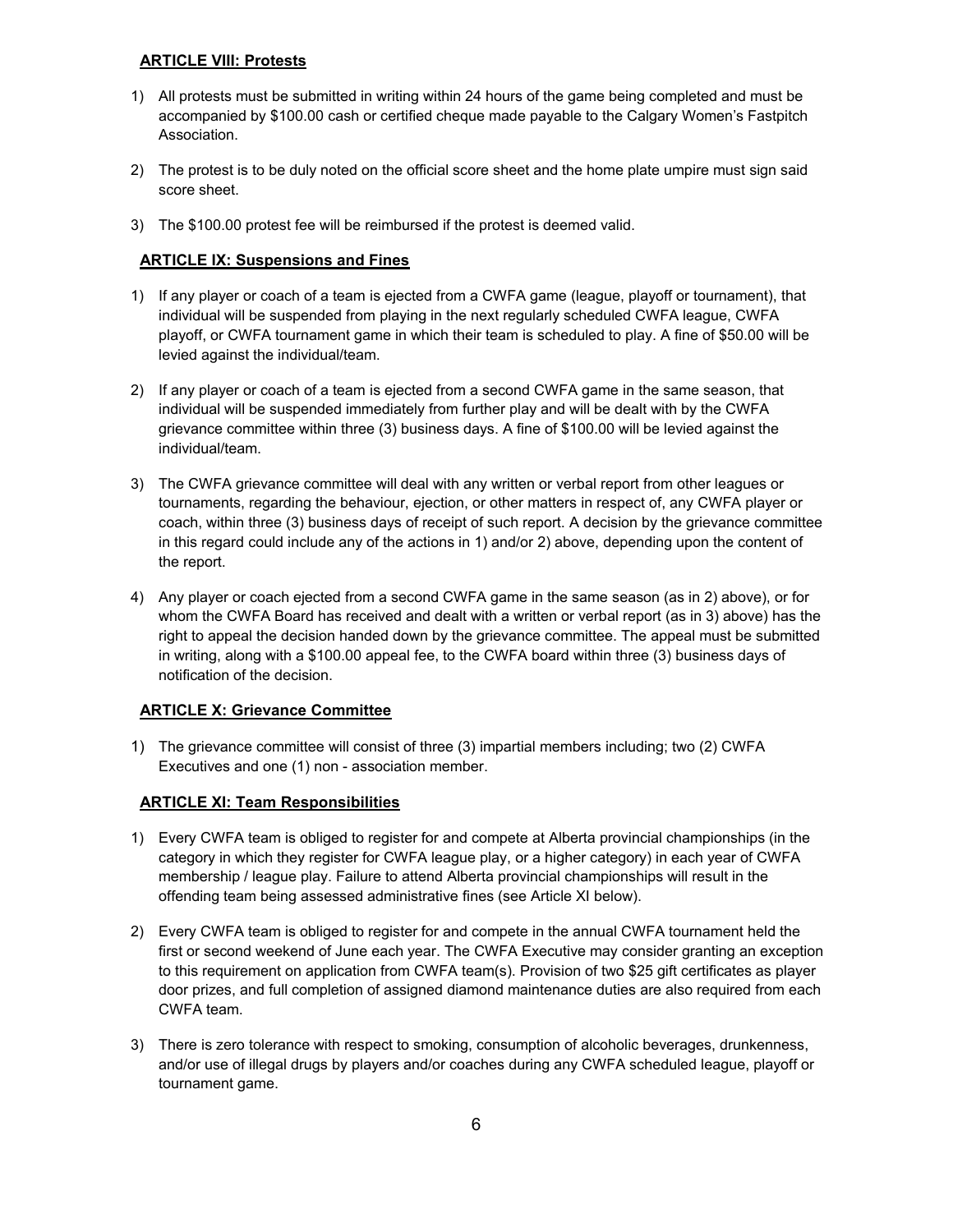- 4) Player safety: the CWFA takes player safety seriously in all situations on and off the field. The Executive directs teams and individuals to ensure that the following safe playing conditions are met:
	- a) If a playing condition(s) (field hazard, player injury, equipment failure, weather conditions, etc.) poses a risk to player safety, the game will be suspended until that risk has been remedied or rendered safe.
	- b) Umpires have the discretion to delay or postpone games to ensure safe playing conditions exist. The decision to cancel a game resulting from unsafe conditions should be made in consultation with a member of the Executive and/or the Senior Umpire. Umpires will apply the 30/30 rule in respect to lightning in the area.<br>c) Field masks: the CWFA strongly encourages the use of in-field masks.
	- - i) For U17 teams, pitchers must wear an approved face guard while pitching.
		- ii) Catchers (including all coaches/players of the defensive team) MUST wear a mask while receiving warm-up pitches anywhere on or near the playing field or in the warm-up area prior to and during the game. This rule applies when catchers are: standing, squatting or kneeling.
	- d) Equipment: all playing equipment must be approved and comply with the Softball Alberta Handbook. Illegal or defective equipment must be removed from the playing field, including the dug out and warm up areas.
	- e) It is every individual's responsibility to report, remediate, or remove unsafe playing hazards prior to starting or continuing play.
- 5) Each team is responsible for submitting paper work by the scheduled deadlines. (Having a qualified manager on each team is strongly suggested).
- 6) Each team is required to ensure that all players and on field team staff/coaches wear like and coordinating uniforms and other clothing on the diamond. Uniforms must have clearly visible numbers (except if temporarily covered by warm-up clothing).
- 7) For each league and playoff game, the home team must supply a new ball and two new or used balls in sufficiently good condition that they are acceptable to the plate umpire.
- 8) Team standings will be maintained and published on the CWFA website.
- 9) Teams will receive two (2) points for a win and one (1) point for a tie.
- 10) Teams must have a minimum of one (1) representative attend all official/scheduled association meetings.
- 11) Players must have a representative attend all scheduled player council meetings, if any.
- 12) Team players/coaches are responsible for ensuring that all individuals connected with their team (including players, coaches, managers, other staff, parents, other family members, fans and spectators) respect, honour and adhere to the CWFA 'Code Of Ethics' / 'Code of Conduct' pertaining to them.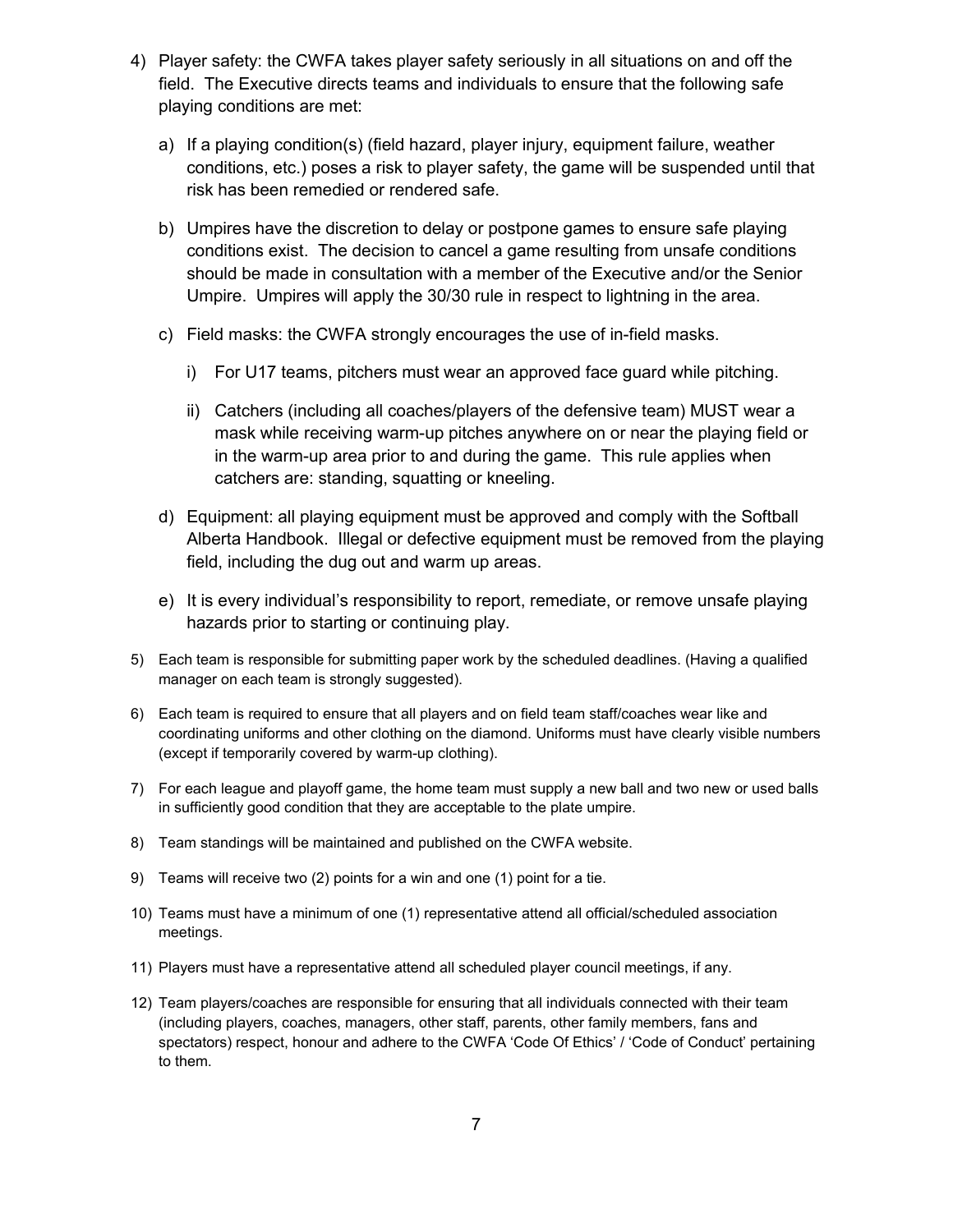13) Verbal, mental or physical abuse of any kind will not be tolerated, from or to players, coaches, managers, other staff, parents, other family members, game officials, volunteers, board members, fans and/or spectators.

# **THESE ARE JUST A FEW OF THE RESPONSIBILITIES.**

# **FROM TIME TO TIME RESPONSIBILITIES MAY BE ADDED, ALTERED OR DELETED**

## **ARTICLE XII: Administrative Fines**

- 1) Fines shall be levied at the discretion of the CWFA Executive / board for infractions involving the bylaws, rules and regulations, or Softball Canada Official Guide & Rulebook.
- 2) Failure to attend Alberta provincial championships in the appropriate/correct category in any given year ofCWFA membership will result in the offending team being required to reimburse CWFA for the cost of affiliation fees paid to Softball Alberta and Softball Calgary in that year (for 2022: \$125 and \$350 respectively).
- 3) A \$50.00 fine shall be levied to a team for failure to have a representative attend scheduled association meetings.
- 4) A \$50.00 fine shall be levied to a team or individual for first suspension and \$100.00 for second suspension.
- 5) A \$50.00 fine shall be levied to a team or individual for each violation of CWFA, City of Calgary, Softball Calgary, Softball Alberta and/or Softball Canada safety rules, as may be determined and witnessed by CWFA Executive / board members in their role as marshals, once sufficient notice / warning has been given in general to teams at the start of the season.
- 6) A \$150.00 fine shall be levied against the forfeiting team for any forfeited game.

EXCEPTIONS:: This fine may be reduced to:

- a) \$100.00 if the forfeited game was a game that had been rescheduled to a non-regular day of the week due to rain or other reasons.
- b) \$25.00 if the forfeiting team is able to secure the services of pick-up (PU) player(s) thus enabling that team to play the game.
- c) \$0.00 if the forfeited game was a game that had been rescheduled to a non-regular day of the week due to rain or other reasons, and the forfeiting team is able to secure the services of pick-up (PU) player(s) thus enabling that team to play the game.

Pick-up player(s) must be clearly identified on the score sheet and line up card as "PU", and the "PU" form provided by CWFA for such purpose, attesting to the registration of that pick-up player with another team affiliated with Softball Alberta, must be completed and turned in with the score sheet for the game.

Forfeited games will be recorded as a 7-0 forfeit win for the non-forfeiting team.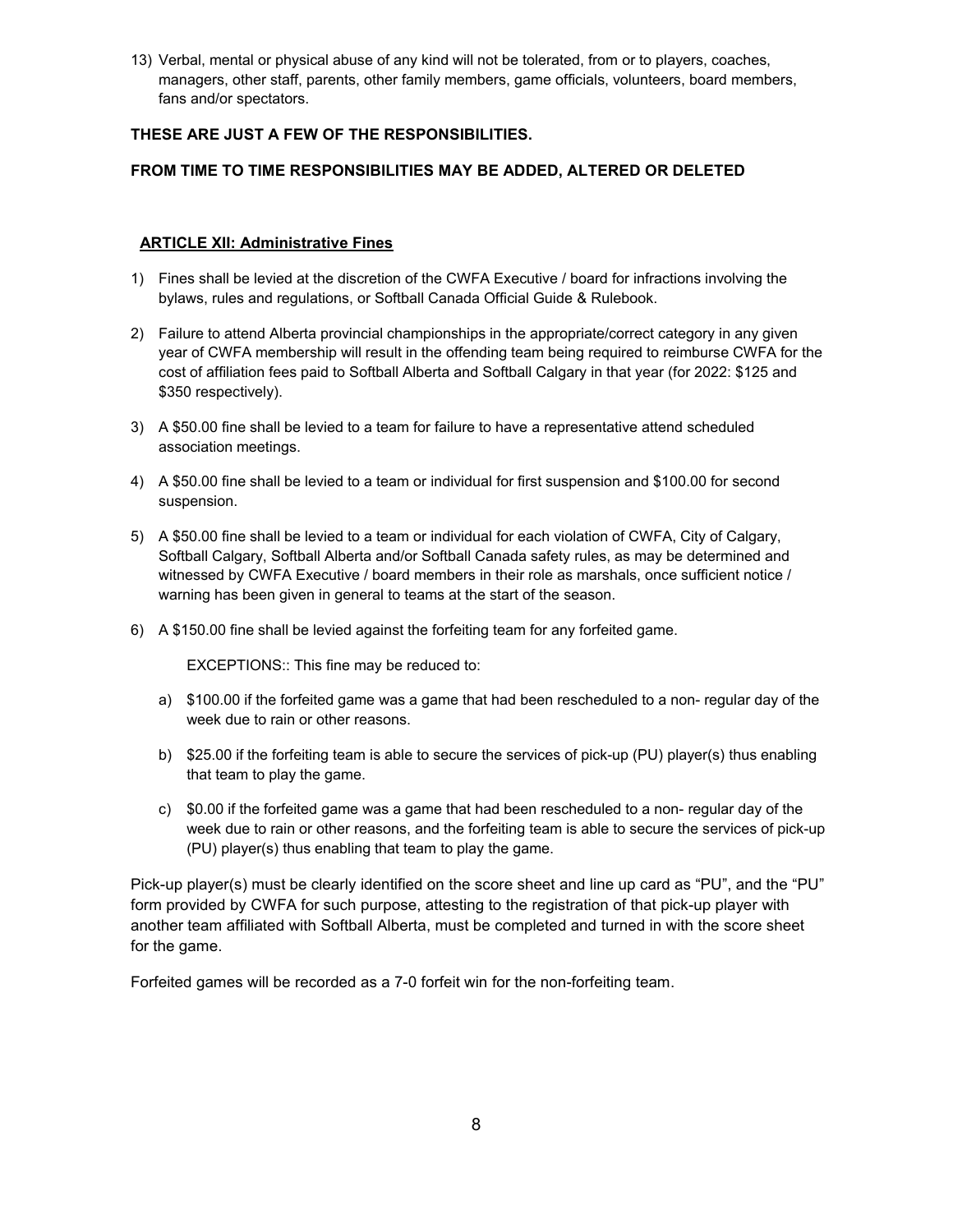*NOTE:* Forfeiture of games is NOT an acceptable practice in the CWFA. The potential use of "AP", "OA" and "PU" players, and the ability to register up to 25 players on CWFA rosters, as noted above is made available to minimize or eliminate the frequency of scheduled games not being played. Softball Calgary and the City of Calgary frown on diamonds sitting empty, and consider such occurrences to be the fault of the league. Any number of such occurrences constitutes "black marks" against the CWFA and could lead to a reduction in the number and/or quality of diamonds allocated to the CWFA. Teams forfeiting games may, at the CWFA board's discretion, not be invited to play in the CWFA in the future.

# **ARTICLE XIII: Player's Council (Optional on an annual basis)**

1) The Player's Council is an available option to encourage players to contribute to the operation and decision-making process of the association. The council provides an outlet for players to express concerns or suggestions. The council consists of a player representative (appointed by the players) from each team. The player representatives shall appoint two individuals as council captains. The council captains shall liaise between the council and the CWFA Board member appointed annually as the Executive liaison. The council is granted one (1) vote at CWFA meetings. Player representatives are responsible for the set-up of the council. Names of player representatives and captains are to be submitted to the CWFA board by May 1st of each year.

# **ARTICLE XIV: Awards**

Finances permitting, annual awards will be presented as follows:

- 1) League play -- The league plagues shall be inscribed with each of the division-winning team's name.
- 2) Playoffs The playoff plaques shall be inscribed with each of the division-winning team's name.
- 3) Individual Awards Statistic leaders for specific individual statistics may be presented each year. Plaques will be awarded in these defined categories (optional at the discretion of the Executive).4) President's Award - In even numbered years, the president has the option to recognize <sup>a</sup>
- maximum of six association individuals who display commitment and contribute to the development of the game of Fastpitch.
- 5) Friends of Fastpitch In even numbered years, the executive has the option to recognize a maximum of six non-association individuals who display commitment and contribute to the development of the game of Fastpitch, or who consistently assist in the operation of the CWFA in one way or another.
- 6) Post-Secondary Scholarships On an annual basis, the scholarship committee may select individuals to receive CWFA scholarships. Applications for scholarships must be submitted by **September 1st** of each year to be considered by the CWFA scholarship committee. The number of recipients and the amount of the scholarships will vary from year to year. In 2019, there will be four \$500 scholarships available.

**It is strongly encouraged all qualified individuals apply for post-secondary scholarships. Applications that do not comply with the requirements will be disqualified, and proof of enrolment at a post-secondary school may be requested to verify registration.**

*Amended: March 2022*